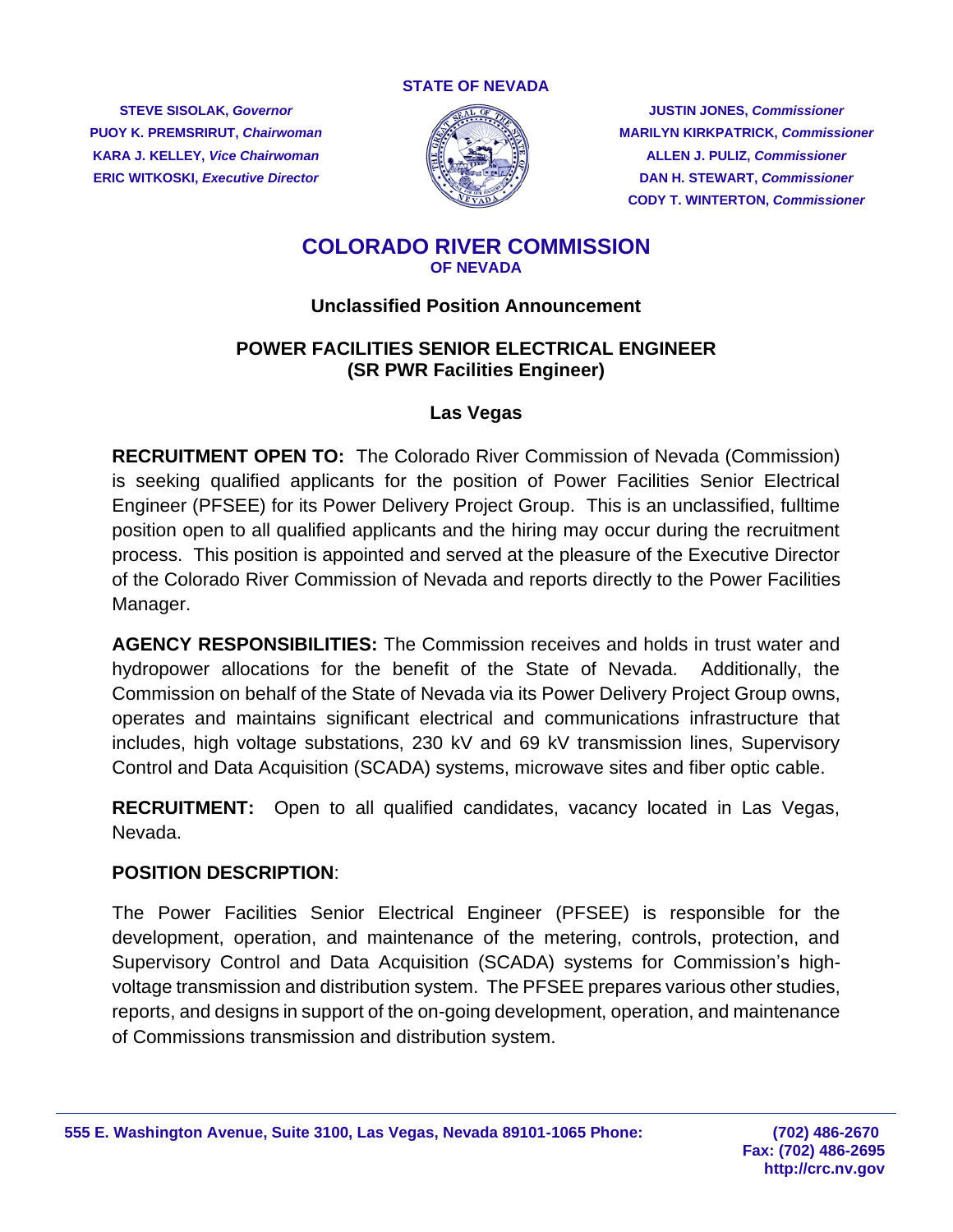General duties include:

- 1. **Relaying**—develops system, facility and equipment protection schemes and programs; inputs and adjusts relay settings; maintains and operates relaying equipment; and analyzes fault data to determine cause and remedies.
- 2. **SCADA and Metering**—operates and maintains SCADA system; develops SCADA human/machine interface screens for new and renovated facilities using the newest software platform that is compatible with the local utility; prepares and analyzes alarm reports and histories; prepares designs and material procurement specifications for metering equipment; and operates and maintains power metering system.
- 3. **Studies and Reports**—prepares load flow analysis, fault duty studies, load forecasts and fault analysis reports; performs studies on equipment coordination, maintenance practices and programs, including life- cycle analysis; assists in preparation of Standard Operating Procedures (SOPs) for systems, facilities, and equipment; and assists in development of maintenance programs and instructions.
- 4. **Operations**—prepares switching programs, maintains certified switchman status and conducts switching as necessary.
- 5. **Capital Projects**—prepare system, facility and equipment construction cost estimates; prepare procurement specifications for substation equipment, including transformers, power circuit breakers, lightning arresters, capacitor coupled voltage transformers, bus and fitting systems, cabling and conductor systems; review vendor submittals; prepare designs and bill of materials, schematic diagrams and wiring diagrams for relay panels—AC and DC panels; and, prepare designs including one-line, three-line and general arrangement drawings.

**EDUCATION, EXPERIENCE, KNOWLEDGE AND ABILITIES**: Education and Experience: Bachelor's degree from an accredited college or university in electrical engineering is required and four years of increasing responsibility and experience in high voltage substation operation, maintenance, design, or construction is desired.

**Required certification**: Registration as a licensed professional electrical engineer in the state of Nevada preferred. The ability to acquire registration as a licensed professional electrical engineer in the state of Nevada is a must. It is recognized that such registration has time and experience requirements. These requirements will be taken into consideration as necessary.